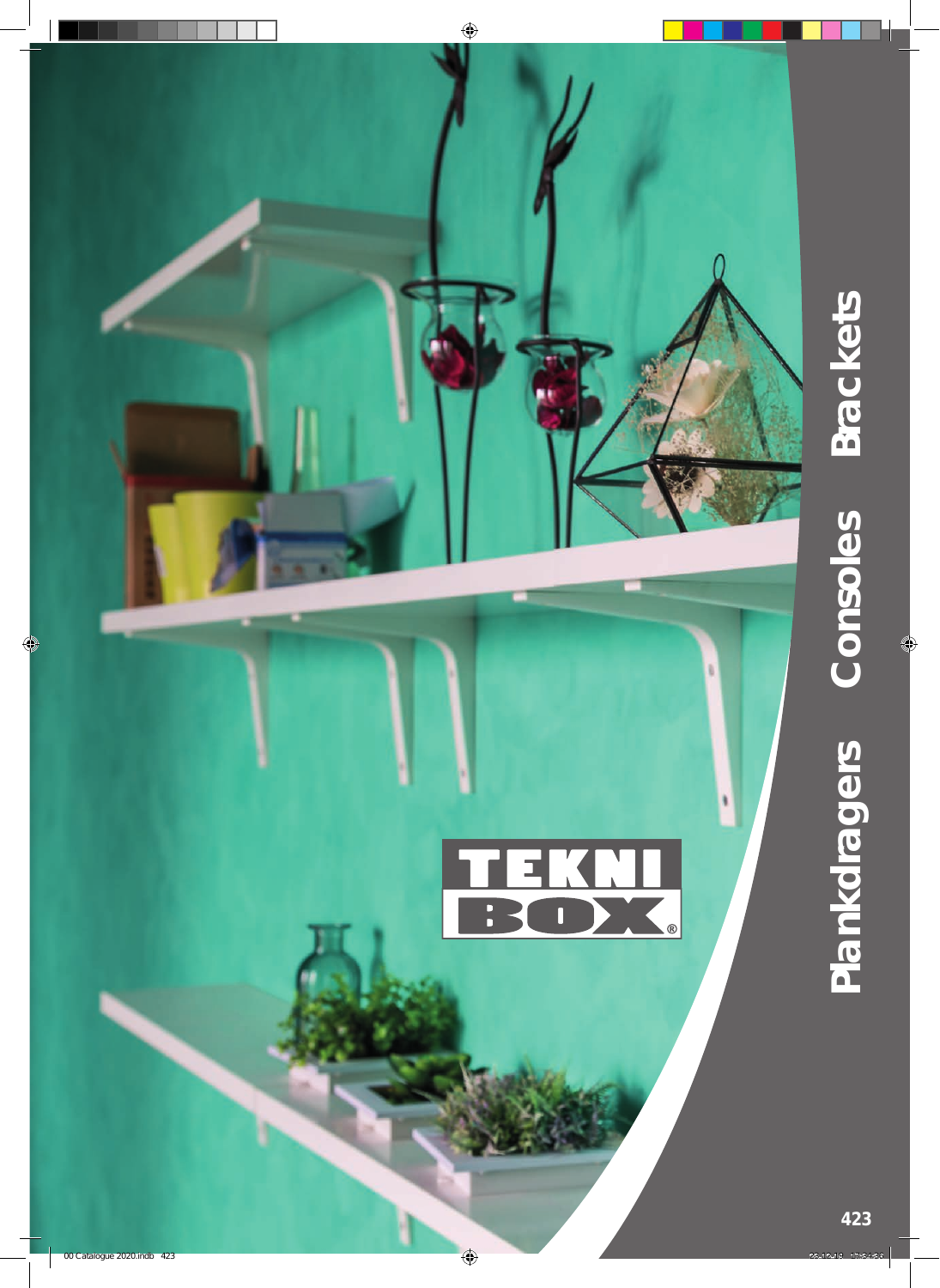|                        |  | Plankdrager zonder steun<br>Console sans arc<br>Pressed steel bracket no prop                      |                    |                                  |                             |               |
|------------------------|--|----------------------------------------------------------------------------------------------------|--------------------|----------------------------------|-----------------------------|---------------|
|                        |  | A<br>75                                                                                            | B<br>100           | <b>REF.</b><br>137.100.17-001    | <b>EAN</b><br>3393999569472 | O.U.          |
|                        |  | 75                                                                                                 | 100                | 137.100.37-001                   | 0083532094433               | 20 x1<br>20x1 |
|                        |  | 75                                                                                                 | 100                | 137.100.40-001                   | 0083532094440               | 20 x1         |
|                        |  | 75                                                                                                 | 100                | 137.100.49-001                   | 0083532094457               | 20 x1         |
|                        |  |                                                                                                    | 100 125            | 137.125.37-001                   | 0083532094464               | 20 x1         |
|                        |  |                                                                                                    | 100 125            | 137.125.40-001                   | 0083532094471               | 20x1          |
|                        |  | 100                                                                                                | 125                | 137.125.49-001                   | 0083532094488               | 20 x1         |
|                        |  |                                                                                                    | 125 150            | 137.150.37-001                   | 0083532094495               | 20 x1         |
|                        |  | 125                                                                                                | 150                | 137.150.40-001                   | 0083532094518               | 20 x1         |
|                        |  |                                                                                                    | 125 150            | 137.150.49-001                   | 0083532094525               | 20 x1         |
|                        |  | 150                                                                                                | 200                | 137.200.37-001                   | 0083532094532               | 20 x1         |
|                        |  |                                                                                                    | 150 200            | 137.200.40-001                   | 0083532094549               | 20 x1         |
|                        |  | 150                                                                                                | 200                | 137.200.49-001                   | 0083532094563               | 20 x1         |
|                        |  |                                                                                                    | 200 250            | 137.250.17-001                   | 3393999569489               | 20x1          |
|                        |  | 200                                                                                                | 250                | 137.250.37-001                   | 0083532094570               | 20 x1         |
|                        |  | 200                                                                                                | 250                | 137.250.40-001                   | 0083532094587               | 20 x1         |
|                        |  | 200                                                                                                | 250                | 137.250.49-001                   | 0083532094594               | 20 x1         |
| $S$ $\leftrightarrow$  |  |                                                                                                    | 250 300            | 137.300.17-001                   | 3393999569496               | 20 x1         |
|                        |  | 250                                                                                                | 300                | 137.300.37-001                   | 0083532094617               | 20 x1         |
|                        |  |                                                                                                    | 250 300            | 137.300.40-001                   | 0083532094624               | 20x1          |
| Bra                    |  | 250                                                                                                | 300                | 137.300.49-001                   | 0083532094631               | 20 x1         |
|                        |  |                                                                                                    | 300 350            | 137.350.37-001                   | 0083532094648               | 20x1          |
|                        |  | 300                                                                                                | 350                | 137.350.40-001                   | 0083532094921               | 20 x1         |
|                        |  |                                                                                                    | 300 350            | 137.350.49-001                   | 0083532094976 20 x1         |               |
| $\overline{\text{CS}}$ |  | Plankdrager zonder steun<br>Console sans arc<br>Pressed steel bracket no prop                      |                    |                                  |                             |               |
|                        |  | Α                                                                                                  | в                  | <b>REF.</b>                      | <b>EAN</b>                  | O.U.          |
| Onsol                  |  | 115                                                                                                | 80                 | 105.115.17-001                   | 4003984971805               | 10x1          |
|                        |  | 115                                                                                                | 80                 | 105.115.37-001                   | 4003984971812               | 10x1          |
|                        |  | 160                                                                                                | 105                | 105.160.17-001                   | 4003984971843               | 10x1          |
|                        |  |                                                                                                    | 160 105            | 105.160.37-001                   | 4003984971850               | 10x1          |
|                        |  |                                                                                                    | 235 160            | 105.235.17-001                   | 4003984971874               | 10x1          |
|                        |  |                                                                                                    | 235 160            | 105.235.37-001                   | 4003984971881               | 10x1          |
|                        |  |                                                                                                    | 315 200            | 105.315.17-001                   | 4003984971898 10 x1         |               |
|                        |  |                                                                                                    | 315 200            | 105.315.37-001                   | 4003984971904 10 x1         |               |
| dragers                |  | Plankdrager in gegoten aluminium epoxy<br>Console en aluminium coulé epoxy<br>Epoxy coated bracket |                    |                                  |                             |               |
|                        |  | Α                                                                                                  | $\overline{B}$     | <b>REF.</b>                      | <b>EAN</b>                  | 0.U.          |
|                        |  | 75                                                                                                 | 100                | 109.100.17-001                   | 0083532011676               | 10x1          |
|                        |  | 75                                                                                                 | 100                | 109.100.37-001                   | 0083532011683               | 10x1          |
|                        |  | 75                                                                                                 | 100                | 109.100.40-001                   | 0083532011690               | 10x1          |
|                        |  |                                                                                                    | 100 150            | 109.150.17-001                   | 0083532011706               | 10x1          |
|                        |  | 100                                                                                                | 150                | 109.150.37-001                   | 0083532011713               | 10x1          |
|                        |  |                                                                                                    | 100 150            | 109.150.40-001                   | 0083532012734               | 10x1          |
|                        |  | 150                                                                                                | 200                | 109.200.17-001                   | 0083532011744               | 10x1          |
| <b>Pani</b>            |  |                                                                                                    | 150 200            | 109.200.37-001                   | 0083532012741               | 10x1          |
|                        |  | 150                                                                                                | 200                | 109.200.40-001                   | 0083532012758               | 10x1          |
|                        |  |                                                                                                    | 200 250            | 109.250.17-001                   | 0083532011782               | 10x1          |
|                        |  | 200                                                                                                | 250                | 109.250.37-001                   | 0083532012765               | 10x1          |
|                        |  |                                                                                                    | 200 250            | 109.250.40-001                   | 0083532012772               | 10x1          |
|                        |  | 250                                                                                                | 300                | 109.300.17-001                   | 0083532011829               | 10x1          |
|                        |  |                                                                                                    | 250 300            | 109.300.37-001<br>109.300.40-001 | 0083532012789               | 10x1          |
|                        |  |                                                                                                    | 250 300            |                                  | 0083532012796 10 x1         |               |
|                        |  | Plankdrager zonder steun                                                                           |                    |                                  |                             |               |
|                        |  | Console sans arc                                                                                   |                    |                                  |                             |               |
|                        |  | Pressed steel bracket no prop                                                                      |                    |                                  |                             |               |
|                        |  |                                                                                                    | $A$ $B$<br>125 150 | <b>REF.</b><br>139.150.37-001    | <b>EAN</b><br>8714019005438 | 0.U.<br>10x1  |
|                        |  |                                                                                                    | 150 200            | 139.200.37-001                   | 8714019005445               | 10x1          |
|                        |  | 200                                                                                                | 250                | 139.250.37-001                   | 8714019005452 10 x1         |               |
|                        |  |                                                                                                    | 250 300            | 139.300.37-001                   | 8714019005469 10 x1         |               |
|                        |  |                                                                                                    |                    |                                  |                             |               |
|                        |  |                                                                                                    |                    |                                  |                             |               |
| 424                    |  |                                                                                                    |                    |                                  |                             |               |

424

Plankdragers Consoles Brackets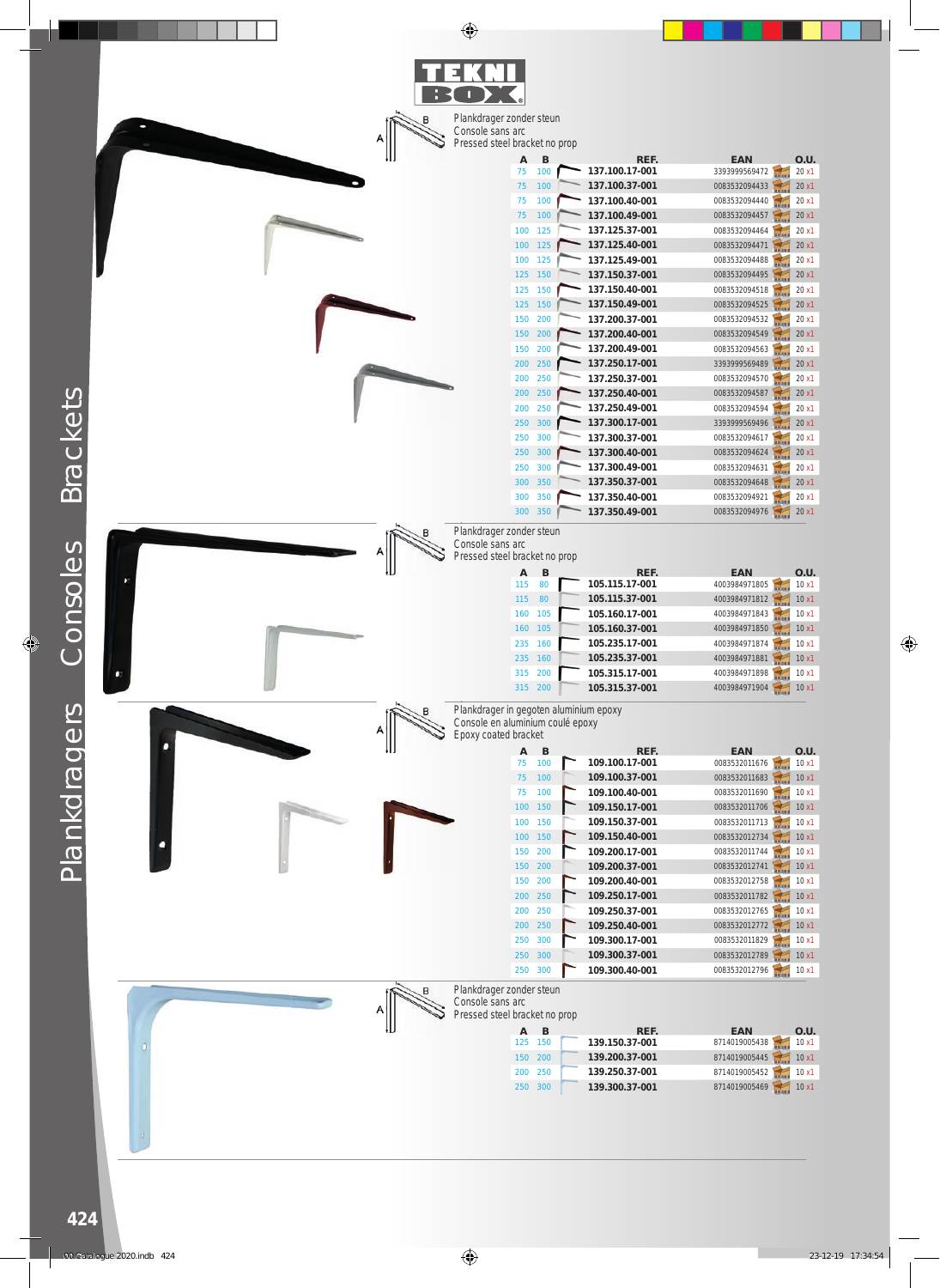| Getorste plankdrager<br>Console torsadée<br><b>Twisted bracket</b>                                                                                                |                                                                                         |                                                                                                                       |              |
|-------------------------------------------------------------------------------------------------------------------------------------------------------------------|-----------------------------------------------------------------------------------------|-----------------------------------------------------------------------------------------------------------------------|--------------|
| B<br>A                                                                                                                                                            | <b>REF.</b>                                                                             | <b>EAN</b><br>O.U.                                                                                                    |              |
| 100<br>100                                                                                                                                                        | তেত্ব<br>2005.100.17-001<br>502                                                         | 0083532098721<br>10x1                                                                                                 |              |
| 100 100<br>100<br>100                                                                                                                                             | 2005.100.37-001<br><b>SO</b><br>2005.100.40-000                                         | 0083532098738<br>10x1<br>0083532012802<br>10x1                                                                        |              |
| 150 150                                                                                                                                                           | فتفتح<br>2005.150.17-001                                                                | 0083532098714<br>10x1                                                                                                 |              |
| 150<br>150                                                                                                                                                        | 2005.150.37-001                                                                         | 0083532098707<br>10x1                                                                                                 |              |
| 150<br>150                                                                                                                                                        | 500<br>2005.150.40-001                                                                  | 0083532012819<br>10x1                                                                                                 |              |
| 200<br>200                                                                                                                                                        | فورغ<br>2005.200.17-001                                                                 | 0083532098691<br>10x1                                                                                                 |              |
| 200 200                                                                                                                                                           | <b>KO</b><br>2005.200.37-001                                                            | 0083532098684<br>10x1                                                                                                 |              |
| 200<br>200                                                                                                                                                        | <b>SO</b><br>2005.200.40-001                                                            | 0083532012833<br>10x1                                                                                                 |              |
| 250<br>250                                                                                                                                                        | موني<br>م<br>2005.250.17-001                                                            | 0083532098677<br>10x1                                                                                                 |              |
| 250<br>250                                                                                                                                                        | 2005.250.37-001                                                                         | 0083532098660<br>10x1                                                                                                 |              |
| 250<br>250                                                                                                                                                        | e.es<br>2005.250.40-001                                                                 | 0083532012871<br>10x1                                                                                                 |              |
| Plankdrager design<br>в<br>Console design<br>Bracket design<br>B<br>A<br>140<br>140<br>140<br>140                                                                 | REF.<br>⊃<br>2006.140.17-002<br>2006.140.37-002                                         | O.U.<br><b>EAN</b><br>0083532075852<br>10x1<br>0083532075067<br>$\sqrt{10 \times 1}$                                  | Brackets     |
| 140<br>140                                                                                                                                                        | 2006.140.46-002                                                                         | 0083532075012<br>$\rightarrow$ 10 x1                                                                                  |              |
| 140<br>140                                                                                                                                                        | 2006.140.49-002                                                                         | 0083532074985<br>$\bigotimes$ 10 x1                                                                                   |              |
| 190<br>190                                                                                                                                                        | 2006.190.17-002<br>ヷ                                                                    | 0083532076125<br>$\rightarrow$ 10 x1                                                                                  |              |
| 190<br>190                                                                                                                                                        | 2006.190.37-002                                                                         | 0083532075234<br>$\rightarrow$ 10 x1                                                                                  |              |
| 190<br>190                                                                                                                                                        | J<br>2006.190.46-002                                                                    | 0083532075180<br>$\rightarrow$ 10 x1                                                                                  |              |
| 190<br>190                                                                                                                                                        | 2006.190.49-002                                                                         | 0083532075142 2 10 x1                                                                                                 |              |
| 240<br>240                                                                                                                                                        | 2006.240.17-002<br>J                                                                    | 0083532076132<br>$\rightarrow$ 10 x1                                                                                  |              |
| 240<br>240                                                                                                                                                        | 2006.240.37-002                                                                         | 0083532075395<br>$\rightarrow$ 10 x1                                                                                  |              |
| 240<br>240                                                                                                                                                        | 2006.240.46-002                                                                         | 0083532075388<br>$\approx 10 \times 1$                                                                                |              |
| 240<br>240                                                                                                                                                        | 2006.240.49-002                                                                         | 0083532075340<br>$\bigotimes$ 10 x1                                                                                   |              |
| Versterkte plankdrager design<br>в<br>Console renforcée design<br>A<br>Einforced bracket design<br>B<br>A<br>200<br>200<br>200<br>200<br>300<br>300<br>300<br>300 | <b>REF.</b><br>2019.200.37-001<br>2019.200.48-001<br>2019.300.37-001<br>2019.300.48-001 | <b>EAN</b><br>O.U.<br>0083532008591<br>12 x1<br>0083532008638<br>12x1<br>0083532009116<br>12x1<br>0083532009291 12 x1 | Consoles     |
| Versterkte plankdrager<br>Console renforcée<br>Einforced bracket<br>$\boldsymbol{B}$<br>A                                                                         | REF.                                                                                    | <b>EAN</b><br>O.U.                                                                                                    | Plankdragers |
| 300<br>200                                                                                                                                                        | 2020.300.37-001                                                                         | 0083532024966<br>10x1                                                                                                 |              |
| 200 300                                                                                                                                                           | 2020.300.45-001                                                                         | 0083532099506<br>10x1                                                                                                 |              |
| 250<br>400                                                                                                                                                        | 2020.400.37-001<br>2020.400.45-001                                                      | 0083532024980<br>10x1<br>0083532099513                                                                                |              |
| 400<br>250<br>330<br>500                                                                                                                                          | 2020.500.37-001                                                                         | 10x1<br>0083532025000<br>10x1                                                                                         |              |
| 330<br>500                                                                                                                                                        | 2020.500.45-001                                                                         | 0083532099520 10 x1                                                                                                   |              |
| Versterkte plankdrager<br>Console renforcée                                                                                                                       |                                                                                         |                                                                                                                       |              |
| Einforced bracket                                                                                                                                                 |                                                                                         |                                                                                                                       |              |
| В<br>Α                                                                                                                                                            | REF.                                                                                    | <b>EAN</b><br>O.U.                                                                                                    |              |
| 120<br>150                                                                                                                                                        | 9500.150.17-001                                                                         | 0083532078532<br>10x1                                                                                                 |              |
| 120 150                                                                                                                                                           | 9500.150.37-001                                                                         | 0083532078310<br>10x1                                                                                                 |              |
| 200<br>130                                                                                                                                                        | 9500.200.17-001                                                                         | 0083532078556<br>10x1                                                                                                 |              |
| 200<br>130<br>240                                                                                                                                                 | 9500.200.37-001<br>9500.240.17-001                                                      | 0083532078358<br>10x1                                                                                                 |              |
| 150<br>150 240                                                                                                                                                    | 9500.240.37-001                                                                         | 0083532078563<br>10x1<br>0083532078372<br>10x1                                                                        |              |
| 160<br>280                                                                                                                                                        | 9500.280.17-001                                                                         | 0083532078587<br>10x1                                                                                                 |              |
| 160<br>280                                                                                                                                                        | 9500.280.37-001                                                                         | 0083532078419<br>10x1                                                                                                 |              |
| 180<br>340                                                                                                                                                        | 9500.340.17-001                                                                         | 0083532078594<br>10x1                                                                                                 |              |
| 340<br>180                                                                                                                                                        | 9500.340.37-001                                                                         | 0083532078433<br>10x1                                                                                                 |              |
| 220<br>380                                                                                                                                                        | 9500.380.17-001                                                                         | 0083532078648<br>10x1                                                                                                 |              |
| 220 380                                                                                                                                                           | 9500.380.37-001                                                                         | 0083532078457 10 x1                                                                                                   |              |
|                                                                                                                                                                   |                                                                                         |                                                                                                                       | 425          |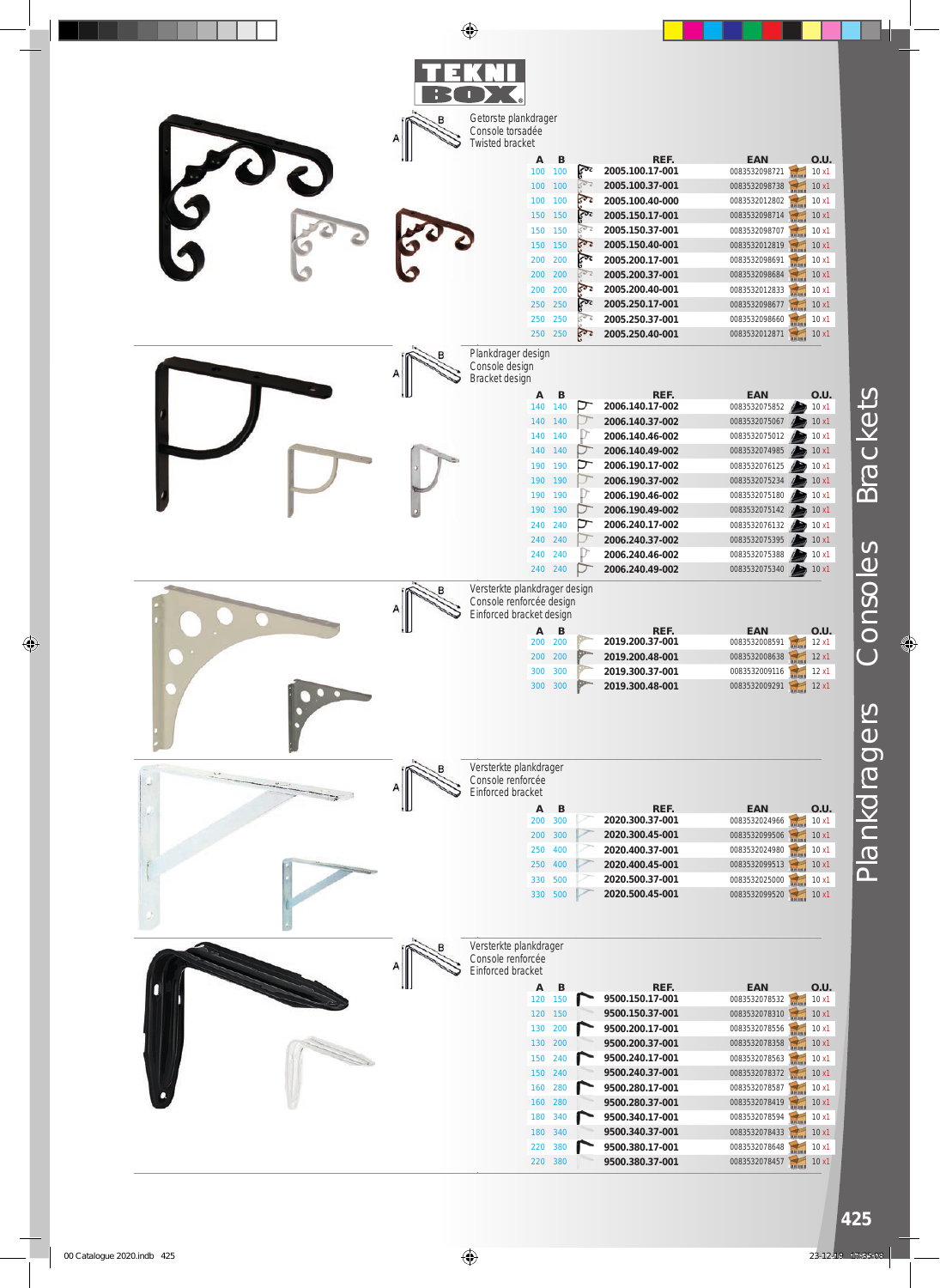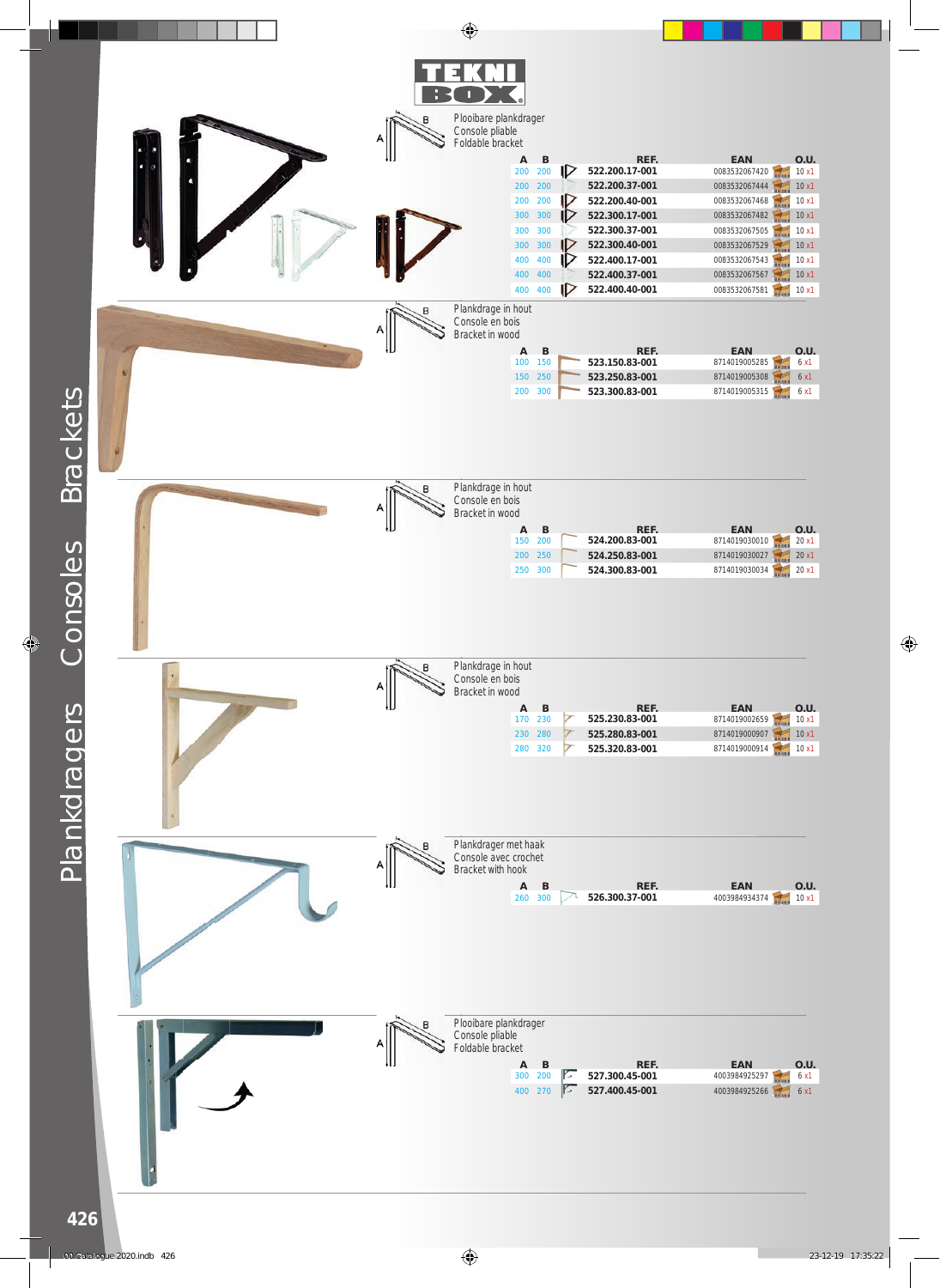| Α          | Plooibare plankdrager<br>Console pliable<br>Foldable bracket<br>REF.<br>B<br>A<br>60<br>$\overline{\phantom{a}}$<br>545.200.45-001<br>200<br>545.300.45-001<br>300<br>$\overline{\phantom{a}}$<br>60     | EAN<br>O.U.<br>4003984930000<br>6 x1<br>4003984930017<br>6 x1                    |
|------------|----------------------------------------------------------------------------------------------------------------------------------------------------------------------------------------------------------|----------------------------------------------------------------------------------|
|            | Clips «I» model voor glas en hout<br>Clips modèle «I» pour bois et verre<br>Clips pelikan for wood and glass<br>REF.<br>$A$ $B$<br>67 0-45<br>ħ<br>16340.16-009                                          | EAN<br>O.U.<br>3393999559961 1411 6 x1<br>Brackets                               |
|            | Clips pelikaan, voor hout en glas<br>Clips pelican, pour bois et verre<br>Clips pelikan for wood and glass<br>$A$ $B$<br>REF.<br>45 0-10<br>16020.13-009<br>45 0-10<br>16020.16-009                      | EAN<br>O.U.<br>3393999558063 6x2<br>3393999558162 6 x2<br>Consoles               |
| <b>HIC</b> | Clips pelikaan, voor hout en glas<br>Clips pelican, pour bois et verre<br>Clips pelikan for wood and glass<br>A<br>$\boldsymbol{B}$<br>REF.<br>55<br>16030.13-009<br>$0 - 20$<br>16030.16-009<br>55 0-20 | EAN<br>O.U.<br>3393999558261 1111 6x2<br>Plankdragers<br>3393999558360 6x2       |
|            | Clips pelikaan, voor hout en glas<br>Clips pelican, pour bois et verre<br>Clips pelikan for wood and glass<br>$A$ $B$<br>REF.<br>75 0-28<br>16040.13-009<br>16040.16-009<br>75 0-28                      | O.U.<br><b>EAN</b><br>3393999558469 6 x2<br>3393999558568 6 6 x2                 |
|            | Clips pelikaan, voor hout en glas<br>Clips pelican, pour bois et verre<br>Clips pelikan for wood and glass<br>$A$ $B$<br>REF.<br>105 0-40<br>16050.13-009<br>16050.16-009<br>105 040                     | <b>EAN</b><br>O.U.<br>3393999558667 1441 6 x1<br>3393999558766 44.00 6 x1<br>427 |